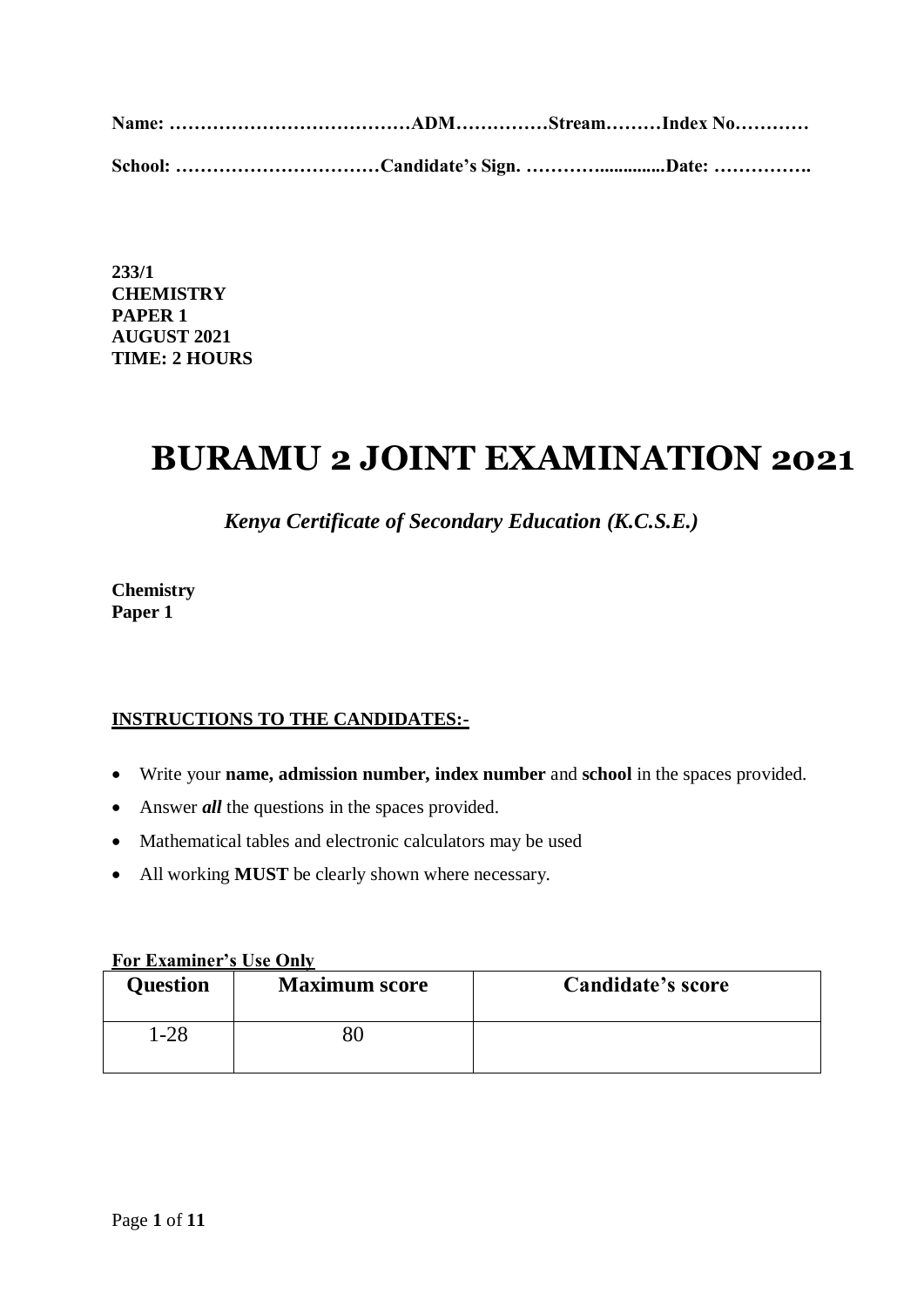1. Two elements R and Q have their ionic configuration 2.8 and 2.8.8. They are found in group six and group 1 respectively in the periodic table. Write down the electronic configuration of their neutral atoms.

|                                                                    | $(1$ mark) |
|--------------------------------------------------------------------|------------|
| (ii) Give the formula of the compound formed when R and Q combine. | $(1$ mark) |

(iii) The compound in (ii) above was dissolved in water. What would be the effect on a blue litmus paper dipped into resulting solution? Explain. (1 mark) \_\_\_\_\_\_\_\_\_\_\_\_\_\_\_\_\_\_\_\_\_\_\_\_\_\_\_\_\_\_\_\_\_\_\_\_\_\_\_\_\_\_\_\_\_\_\_\_\_\_\_\_\_\_\_\_\_\_\_\_\_\_\_\_\_\_\_\_\_

\_\_\_\_\_\_\_\_\_\_\_\_\_\_\_\_\_\_\_\_\_\_\_\_\_\_\_\_\_\_\_\_\_\_\_\_\_\_\_\_\_\_\_\_\_\_\_\_\_\_\_\_\_\_\_\_\_\_\_\_\_\_\_\_\_\_\_\_\_

\_\_\_\_\_\_\_\_\_\_\_\_\_\_\_\_\_\_\_\_\_\_\_\_\_\_\_\_\_\_\_\_\_\_\_\_\_\_\_\_\_\_\_\_\_\_\_\_\_\_\_\_\_\_\_\_\_\_\_\_\_\_\_\_\_\_\_\_\_

\_\_\_\_\_\_\_\_\_\_\_\_\_\_\_\_\_\_\_\_\_\_\_\_\_\_\_\_\_\_\_\_\_\_\_\_\_\_\_\_\_\_\_\_\_\_\_\_\_\_\_\_\_\_\_\_\_\_\_\_\_\_\_\_\_\_\_\_\_

2. The following is a chromatogram showing the results obtained after separating two substances P and T.



3. An oxide of metal M contains 59% of metal M and 41% oxygen. Given that the relative formula mass of the oxide is 78, determine its relative molecular formula. (3 marks)

\_\_\_\_\_\_\_\_\_\_\_\_\_\_\_\_\_\_\_\_\_\_\_\_\_\_\_\_\_\_\_\_\_\_\_\_\_\_\_\_\_\_\_\_\_\_\_\_\_\_\_\_\_\_\_\_\_\_\_\_\_\_\_\_\_\_\_\_

\_\_\_\_\_\_\_\_\_\_\_\_\_\_\_\_\_\_\_\_\_\_\_\_\_\_\_\_\_\_\_\_\_\_\_\_\_\_\_\_\_\_\_\_\_\_\_\_\_\_\_\_\_\_\_\_\_\_\_\_\_\_\_\_\_\_\_\_\_

\_\_\_\_\_\_\_\_\_\_\_\_\_\_\_\_\_\_\_\_\_\_\_\_\_\_\_\_\_\_\_\_\_\_\_\_\_\_\_\_\_\_\_\_\_\_\_\_\_\_\_\_\_\_\_\_\_\_\_\_\_\_\_\_\_\_\_\_\_

\_\_\_\_\_\_\_\_\_\_\_\_\_\_\_\_\_\_\_\_\_\_\_\_\_\_\_\_\_\_\_\_\_\_\_\_\_\_\_\_\_\_\_\_\_\_\_\_\_\_\_\_\_\_\_\_\_\_\_\_\_\_\_\_\_\_\_\_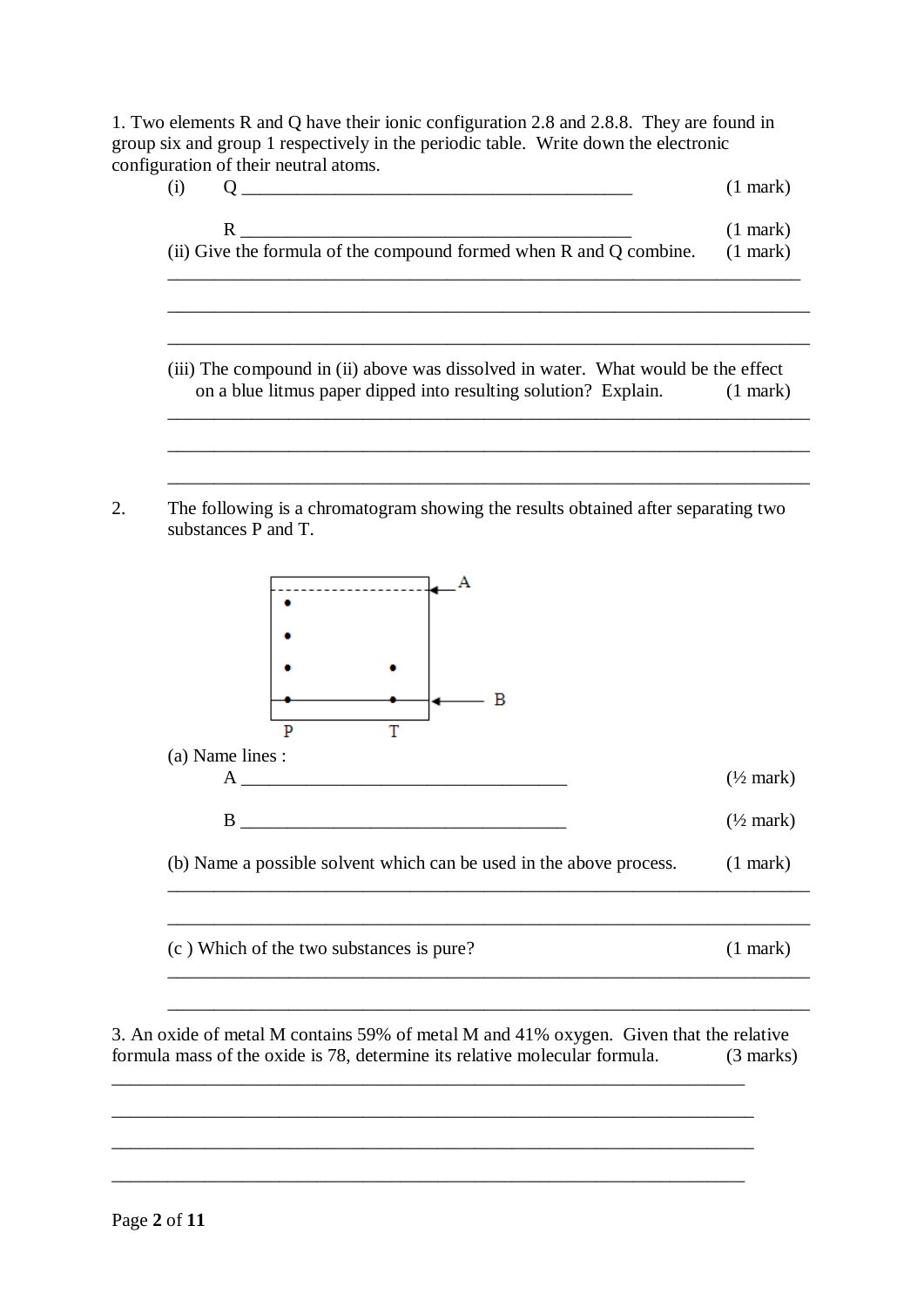4. The table shows the relative atomic masses and the percentage abundance of the isotopes  $L_1$  and  $L_2$  of the element L.

\_\_\_\_\_\_\_\_\_\_\_\_\_\_\_\_\_\_\_\_\_\_\_\_\_\_\_\_\_\_\_\_\_\_\_\_\_\_\_\_\_\_\_\_\_\_\_\_\_\_\_\_\_\_\_\_\_\_\_\_\_\_\_\_\_\_\_\_

\_\_\_\_\_\_\_\_\_\_\_\_\_\_\_\_\_\_\_\_\_\_\_\_\_\_\_\_\_\_\_\_\_\_\_\_\_\_\_\_\_\_\_\_\_\_\_\_\_\_\_\_\_\_\_\_\_\_\_\_\_\_\_\_\_\_\_\_\_

\_\_\_\_\_\_\_\_\_\_\_\_\_\_\_\_\_\_\_\_\_\_\_\_\_\_\_\_\_\_\_\_\_\_\_\_\_\_\_\_\_\_\_\_\_\_\_\_\_\_\_\_\_\_\_\_\_\_\_\_\_\_\_\_\_\_\_\_\_

\_\_\_\_\_\_\_\_\_\_\_\_\_\_\_\_\_\_\_\_\_\_\_\_\_\_\_\_\_\_\_\_\_\_\_\_\_\_\_\_\_\_\_\_\_\_\_\_\_\_\_\_\_\_\_\_\_\_\_\_\_\_\_\_\_\_\_\_

| Isotope | Relative atomic mass | % abundance |
|---------|----------------------|-------------|
|         | 62.93                | 69.09       |
|         | 64.93                | 30.91       |

Calculate the R.A.M of element L. (2 marks)

5. Study the flow chart below and answer the questions that follow.



6. The set up below was used by a student to prepare sulphur (IV) oxide gas in the laboratory. Study it and answer the questions that follow;

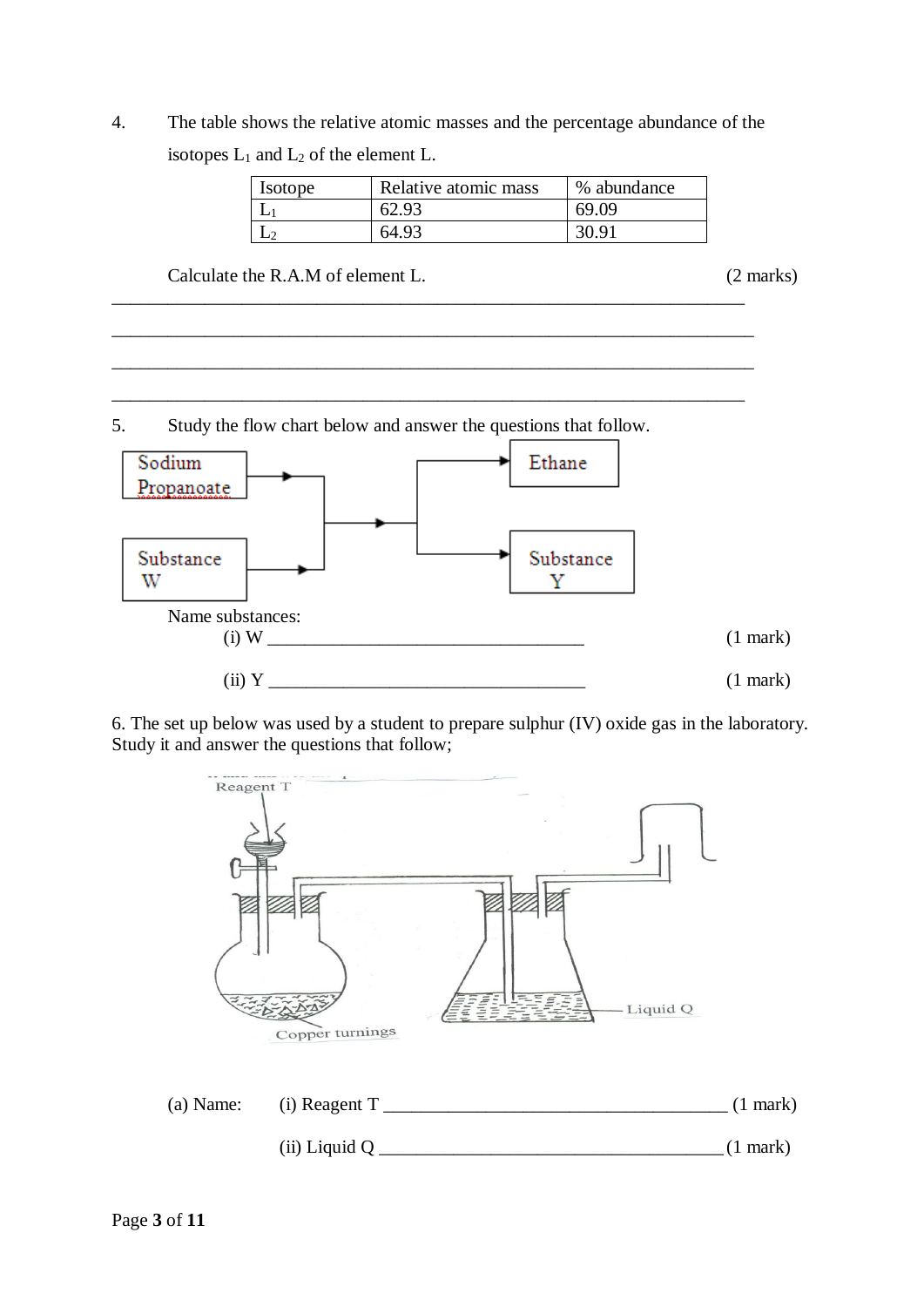- (c) What observation is made when sulphur (IV) oxide is passed through potassium chromate solution?  $(1$  mark)
- 7. Distinguish between a co-ordinate bond and a covalent bond.  $(2 marks)$
- 8. A student in form 4 was provided with the following polymer.

|                                        |  |  | $\left(\begin{array}{cccccccc} H & H & H & H & H & H \\   &   &   &   &   &   &   \\ C & - & C & - & C & - & C & - & C \\   &   &   &   &   &   &   &   \\ H & H & H & H & H & H & H & H \end{array}\right)$ |            |
|----------------------------------------|--|--|--------------------------------------------------------------------------------------------------------------------------------------------------------------------------------------------------------------|------------|
| (a) Name the polymer                   |  |  |                                                                                                                                                                                                              | $(1$ mark) |
| (b) Draw the structure of the monomer. |  |  |                                                                                                                                                                                                              |            |

(c) Name the type of reaction that take place during the formation of the polymer. (1 mark)

9. Describe an experimental procedure that can be used to separate water and oil. (2marks)

 $10<sub>l</sub>$ Write equations to show the effect of heat on each of the following. (a) Sodium hydrogen carbonate.  $(1$  mark $)$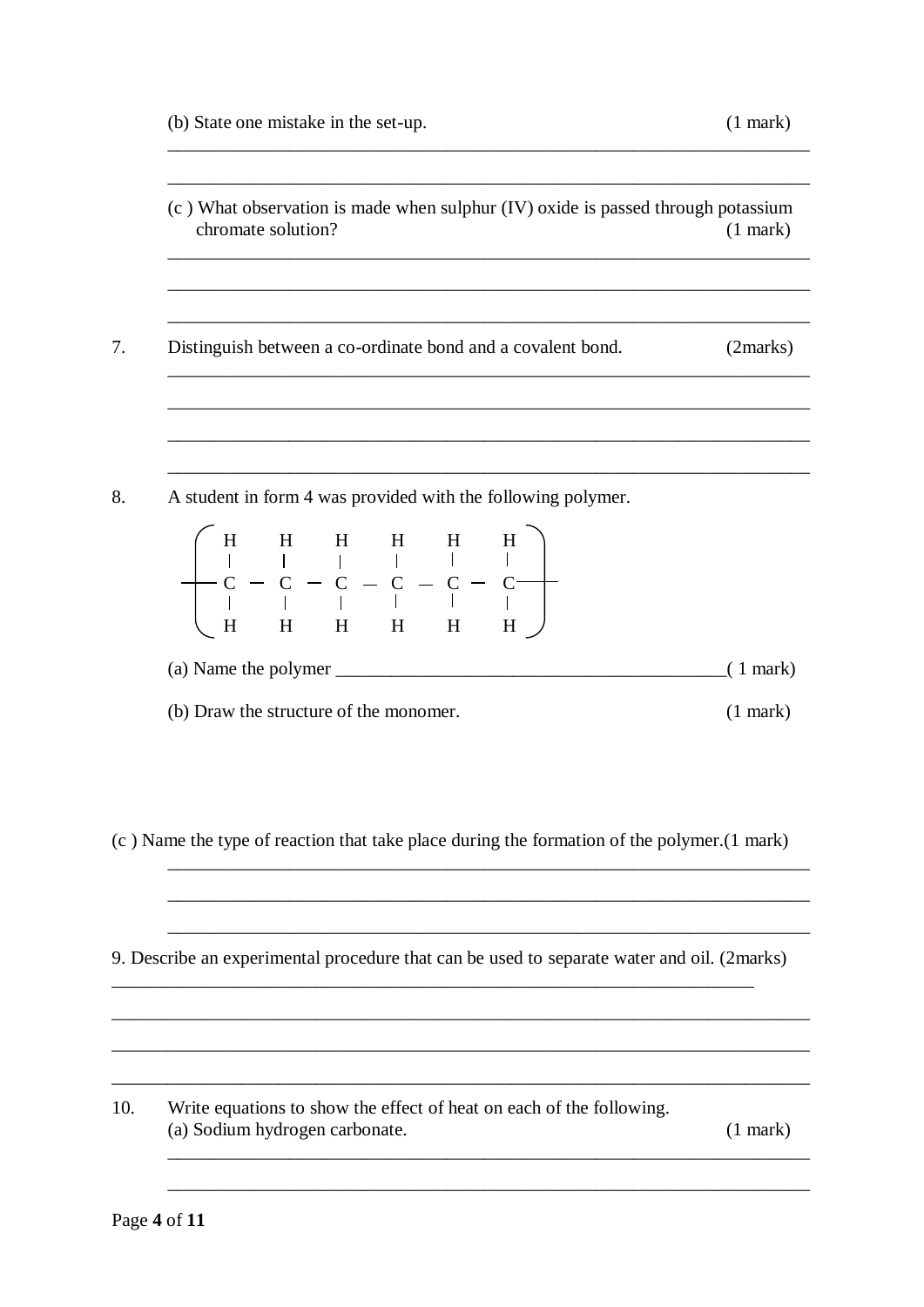|  | (b) Silver nitrate | $(1$ mark) |
|--|--------------------|------------|
|--|--------------------|------------|

(c ) Anhydrous iron (II) sulphate ( 1 mark )

- 
- 11. The flow chart below shows some properties of two allotropes of element P.



\_\_\_\_\_\_\_\_\_\_\_\_\_\_\_\_\_\_\_\_\_\_\_\_\_\_\_\_\_\_\_\_\_\_\_\_\_\_\_\_\_\_\_\_\_\_\_\_\_\_\_\_\_\_\_\_\_\_\_\_\_\_\_\_\_\_\_\_\_

\_\_\_\_\_\_\_\_\_\_\_\_\_\_\_\_\_\_\_\_\_\_\_\_\_\_\_\_\_\_\_\_\_\_\_\_\_\_\_\_\_\_\_\_\_\_\_\_\_\_\_\_\_\_\_\_\_\_\_\_\_\_\_\_\_\_\_\_\_

\_\_\_\_\_\_\_\_\_\_\_\_\_\_\_\_\_\_\_\_\_\_\_\_\_\_\_\_\_\_\_\_\_\_\_\_\_\_\_\_\_\_\_\_\_\_\_\_\_\_\_\_\_\_\_\_\_\_\_\_\_\_\_\_\_\_\_\_\_

\_\_\_\_\_\_\_\_\_\_\_\_\_\_\_\_\_\_\_\_\_\_\_\_\_\_\_\_\_\_\_\_\_\_\_\_\_\_\_\_\_\_\_\_\_\_\_\_\_\_\_\_\_\_\_\_\_\_\_\_\_\_\_\_\_\_\_\_\_

13. The scheme below shows some reaction sequence starting with solid N. Study it and answer the questions that follow.

\_\_\_\_\_\_\_\_\_\_\_\_\_\_\_\_\_\_\_\_\_\_\_\_\_\_\_\_\_\_\_\_\_\_\_\_\_\_\_\_\_\_\_\_\_\_\_\_\_\_\_\_\_\_\_\_\_\_\_\_\_\_\_\_\_\_\_\_\_\_\_\_\_\_\_

\_\_\_\_\_\_\_\_\_\_\_\_\_\_\_\_\_\_\_\_\_\_\_\_\_\_\_\_\_\_\_\_\_\_\_\_\_\_\_\_\_\_\_\_\_\_\_\_\_\_\_\_\_\_\_\_\_\_\_\_\_\_\_\_\_\_\_\_\_\_\_\_\_\_\_

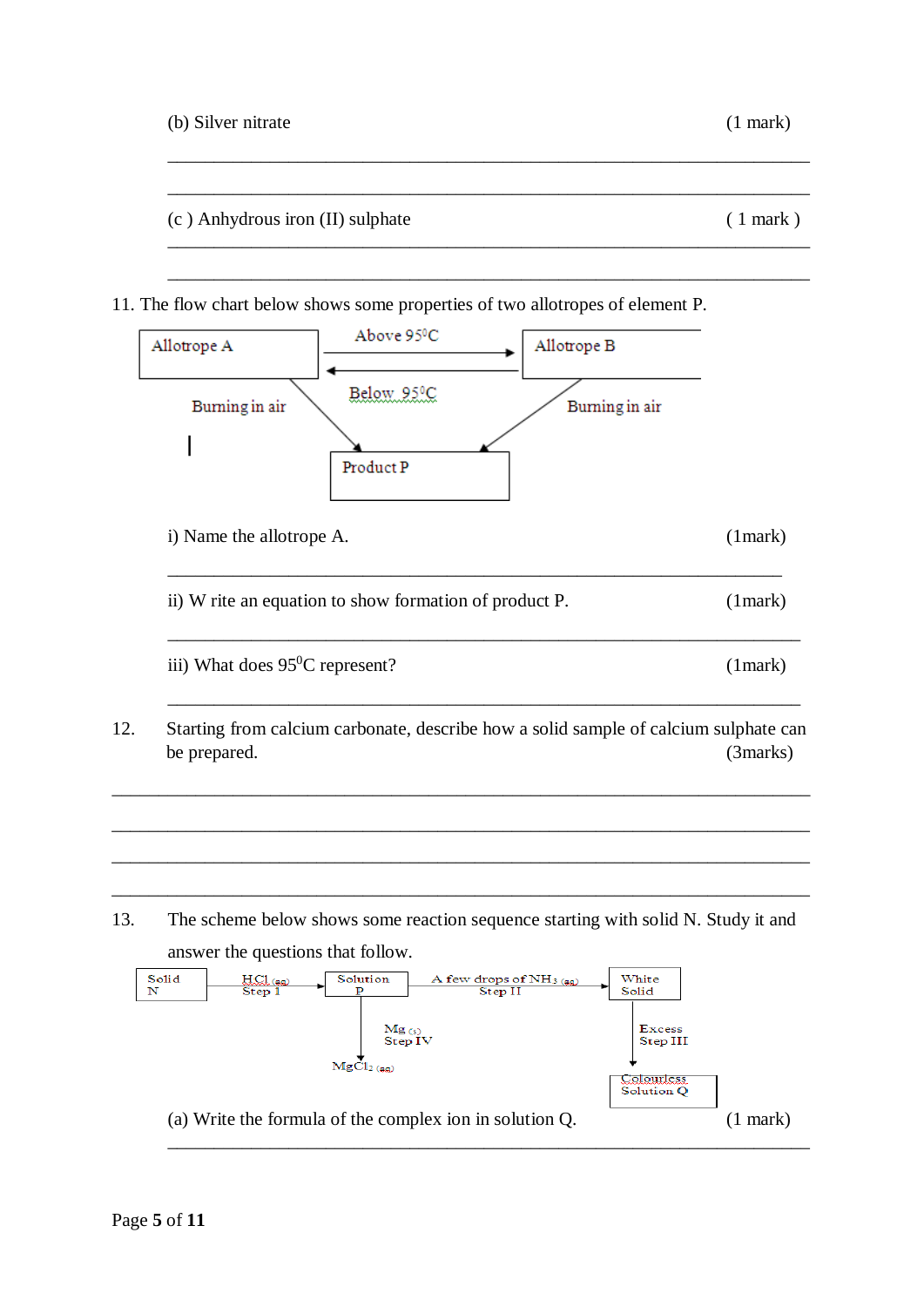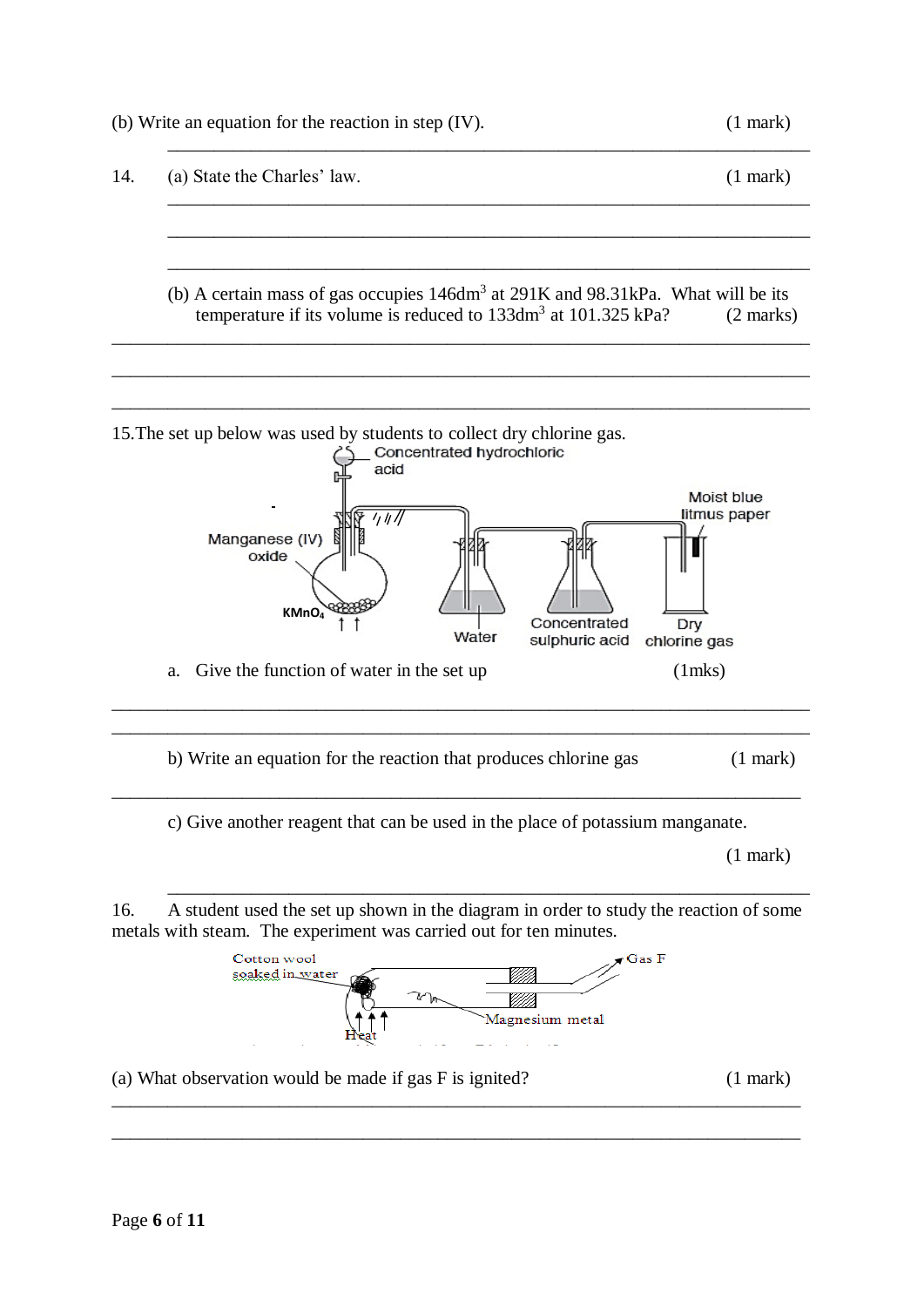\_\_\_\_\_\_\_\_\_\_\_\_\_\_\_\_\_\_\_\_\_\_\_\_\_\_\_\_\_\_\_\_\_\_\_\_\_\_\_\_\_\_\_\_\_\_\_\_\_\_\_\_\_\_\_\_\_\_\_\_\_\_\_\_\_\_\_\_\_\_\_\_\_\_

\_\_\_\_\_\_\_\_\_\_\_\_\_\_\_\_\_\_\_\_\_\_\_\_\_\_\_\_\_\_\_\_\_\_\_\_\_\_\_\_\_\_\_\_\_\_\_\_\_\_\_\_\_\_\_\_\_\_\_\_\_\_\_\_\_\_\_\_\_\_\_\_

17. Study the information in the table below and answer the questions that follow.

(The letters do not represent the actual symbols of the elements)

| <b>Element</b> | <b>Electronic configuration</b> | <b>Ionization energy</b><br>Kj/mol) |
|----------------|---------------------------------|-------------------------------------|
|                | 2.2                             | 1800                                |
|                | 2.8.2                           | 1450                                |
|                | 2.8.8.2                         | $1150 -$                            |

(a) What is the general name given to the group in which elements **P, Q** and **R** belong? (1 mark)

\_\_\_\_\_\_\_\_\_\_\_\_\_\_\_\_\_\_\_\_\_\_\_\_\_\_\_\_\_\_\_\_\_\_\_\_\_\_\_\_\_\_\_\_\_\_\_\_\_\_\_\_\_\_\_\_\_\_\_\_\_\_\_\_\_\_\_\_\_

\_\_\_\_\_\_\_\_\_\_\_\_\_\_\_\_\_\_\_\_\_\_\_\_\_\_\_\_\_\_\_\_\_\_\_\_\_\_\_\_\_\_\_\_\_\_\_\_\_\_\_\_\_\_\_\_\_\_\_\_\_\_\_\_\_\_\_\_\_

(b) Explain why **P** has the highest ionization energy (1 mark)

(c) Write a balanced chemical equation for the reaction between element **Q** and water

\_\_\_\_\_\_\_\_\_\_\_\_\_\_\_\_\_\_\_\_\_\_\_\_\_\_\_\_\_\_\_\_\_\_\_\_\_\_\_\_\_\_\_\_\_\_\_\_\_\_\_\_\_\_\_\_\_\_\_\_\_\_\_\_\_\_\_\_\_

 $(1$ mark)

18. The table below shows the electrical conductivity of substance **A, B** and **C**

| <b>Substance</b> | <b>Solid state</b> | <b>Molten state</b> | <b>Aqueous solution</b> |
|------------------|--------------------|---------------------|-------------------------|
|                  | Conducts           | Conducts            | Not soluble             |
| B                | Doesn't conduct    | Conducts            | Conducts                |
|                  | Doesn't conduct    | Doesn't conduct     | Not soluble             |

\_\_\_\_\_\_\_\_\_\_\_\_\_\_\_\_\_\_\_\_\_\_\_\_\_\_\_\_\_\_\_\_\_\_\_\_\_\_\_\_\_\_\_\_\_\_\_\_\_\_\_\_\_\_\_\_\_\_\_\_\_\_\_\_\_

- (a) Which one of the substance is likely to be plastic? (1 mark)
- (b) Which of the substances is likely to be sodium chloride? Explain (1 mark)

\_\_\_\_\_\_\_\_\_\_\_\_\_\_\_\_\_\_\_\_\_\_\_\_\_\_\_\_\_\_\_\_\_\_\_\_\_\_\_\_\_\_\_\_\_\_\_\_\_\_\_\_\_\_\_\_\_\_\_\_\_\_\_\_\_\_

\_\_\_\_\_\_\_\_\_\_\_\_\_\_\_\_\_\_\_\_\_\_\_\_\_\_\_\_\_\_\_\_\_\_\_\_\_\_\_\_\_\_\_\_\_\_\_\_\_\_\_\_\_\_\_\_\_\_\_\_\_\_\_

\_\_\_\_\_\_\_\_\_\_\_\_\_\_\_\_\_\_\_\_\_\_\_\_\_\_\_\_\_\_\_\_\_\_\_\_\_\_\_\_\_\_\_\_\_\_\_\_\_\_\_\_\_\_\_\_\_\_\_\_\_\_

**(c)** Give the type of structure and bonding that is present in substance **A** (1 mark)

\_\_\_\_\_\_\_\_\_\_\_\_\_\_\_\_\_\_\_\_\_\_\_\_\_\_\_\_\_\_\_\_\_\_\_\_\_\_\_\_\_\_\_\_\_\_\_\_\_\_\_\_\_\_\_\_\_\_\_\_\_\_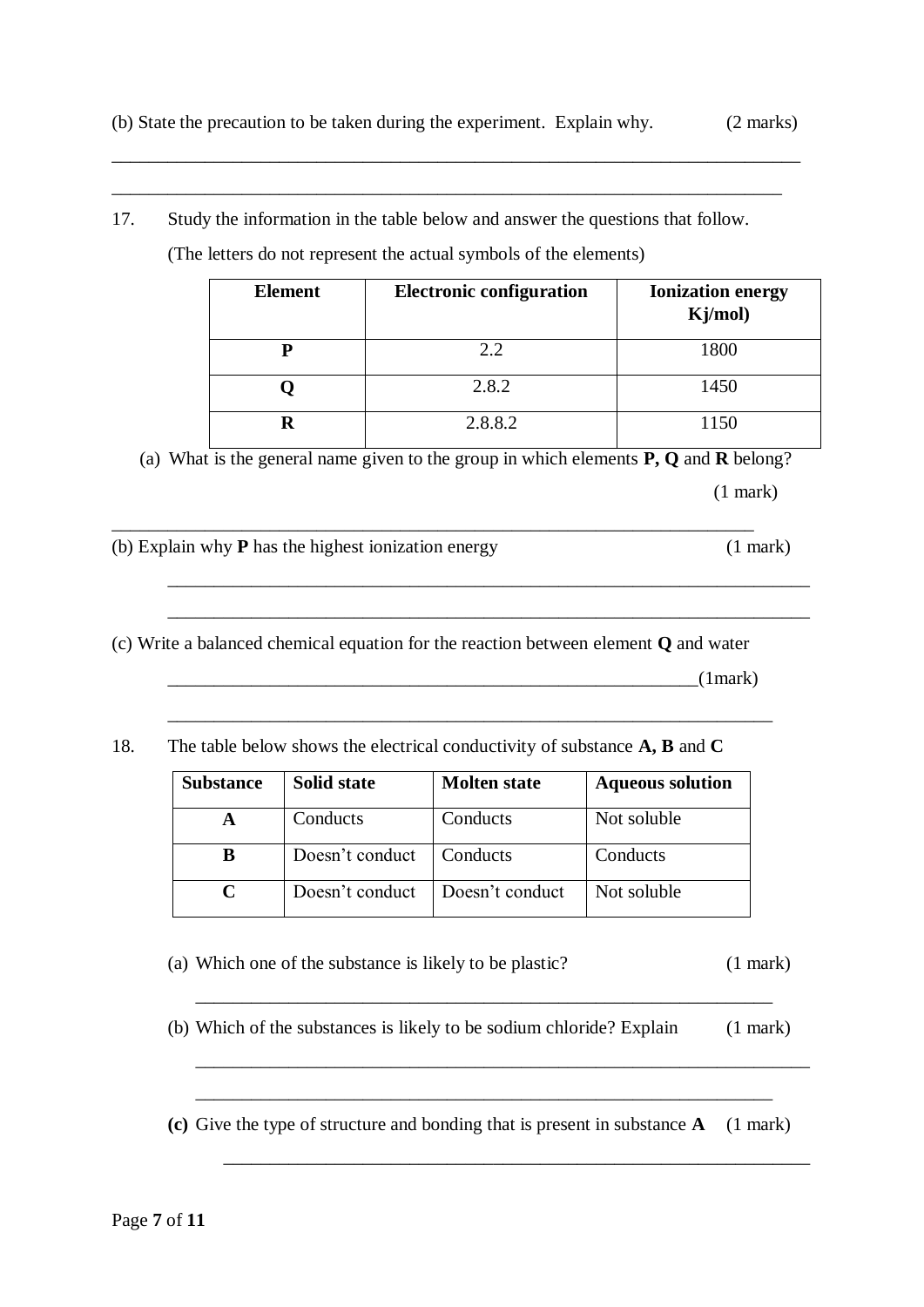19. Draw a set up that can be used to prepare and collect oxygen gas using hydrogen peroxide and manganese (iv) oxide (3marks)

(a) State the relationship between pressure and temperature that can be deduced from the graph. (1 mark)

\_\_\_\_\_\_\_\_\_\_\_\_\_\_\_\_\_\_\_\_\_\_\_\_\_\_\_\_\_\_\_\_\_\_\_\_\_\_\_\_\_\_\_\_\_\_\_\_\_\_\_\_\_\_\_\_\_\_\_\_\_\_\_\_\_\_\_\_\_\_\_\_\_\_

\_\_\_\_\_\_\_\_\_\_\_\_\_\_\_\_\_\_\_\_\_\_\_\_\_\_\_\_\_\_\_\_\_\_\_\_\_\_\_\_\_\_\_\_\_\_\_\_\_\_\_\_\_\_\_\_\_\_\_\_\_\_\_\_\_\_\_\_\_\_\_\_\_\_

\_\_\_\_\_\_\_\_\_\_\_\_\_\_\_\_\_\_\_\_\_\_\_\_\_\_\_\_\_\_\_\_\_\_\_\_\_\_\_\_\_\_\_\_\_\_\_\_\_\_\_\_\_\_\_\_\_\_\_\_\_\_\_\_\_\_\_\_\_\_\_\_\_\_

\_\_\_\_\_\_\_\_\_\_\_\_\_\_\_\_\_\_\_\_\_\_\_\_\_\_\_\_\_\_\_\_\_\_\_\_\_\_\_\_\_\_\_\_\_\_\_\_\_\_\_\_\_\_\_\_\_\_\_\_\_\_\_\_\_\_\_\_\_\_\_\_\_\_

\_\_\_\_\_\_\_\_\_\_\_\_\_\_\_\_\_\_\_\_\_\_\_\_\_\_\_\_\_\_\_\_\_\_\_\_\_\_\_\_\_\_\_\_\_\_\_\_\_\_\_\_\_\_\_\_\_\_\_\_\_\_\_\_\_\_\_\_\_\_\_

 $\_$  , and the set of the set of the set of the set of the set of the set of the set of the set of the set of the set of the set of the set of the set of the set of the set of the set of the set of the set of the set of th

(b) Using kinetic theory, explain the relationship. (2 marks)

20. The table below shows the  $P<sup>H</sup>$  values of solutions J to N

| Solution           | J                                              | K  |                                                          | M  | N       |
|--------------------|------------------------------------------------|----|----------------------------------------------------------|----|---------|
| P <sup>H</sup>     | 5                                              | 13 | ာ                                                        | 10 | ┑       |
| b) Which solution. |                                                |    | i) Contains the largest concentration of hydroxide ions? |    | (1mark) |
|                    | ii) Is likely to be a solution of acetic acid? |    |                                                          |    | (1mark) |

b) In the equation below, identify the reagent that acts as an acid in the forward reaction. Give a reason. (2marks)

$$
NH_4{}^+{}_{(aq)} + H_2O_{(l)} \xrightarrow{\hspace*{1.5cm}} NH_{3(aq)} + H_3O^+{}_{(aq)}
$$

21. State and explain what would be observed when hydrogen gas is passed over heated copper (II) oxide in a combustion tube. (3marks)

\_\_\_\_\_\_\_\_\_\_\_\_\_\_\_\_\_\_\_\_\_\_\_\_\_\_\_\_\_\_\_\_\_\_\_\_\_\_\_\_\_\_\_\_\_\_\_\_\_\_\_\_\_\_\_\_\_\_\_\_\_\_\_\_\_\_\_\_\_\_\_\_\_\_

\_\_\_\_\_\_\_\_\_\_\_\_\_\_\_\_\_\_\_\_\_\_\_\_\_\_\_\_\_\_\_\_\_\_\_\_\_\_\_\_\_\_\_\_\_\_\_\_\_\_\_\_\_\_\_\_\_\_\_\_\_\_\_\_\_\_\_\_\_\_\_\_\_\_

\_\_\_\_\_\_\_\_\_\_\_\_\_\_\_\_\_\_\_\_\_\_\_\_\_\_\_\_\_\_\_\_\_\_\_\_\_\_\_\_\_\_\_\_\_\_\_\_\_\_\_\_\_\_\_\_\_\_\_\_\_\_\_\_\_\_\_\_\_\_\_\_\_\_

\_\_\_\_\_\_\_\_\_\_\_\_\_\_\_\_\_\_\_\_\_\_\_\_\_\_\_\_\_\_\_\_\_\_\_\_\_\_\_\_\_\_\_\_\_\_\_\_\_\_\_\_\_\_\_\_\_\_\_\_\_\_\_\_\_\_\_\_\_\_\_\_\_\_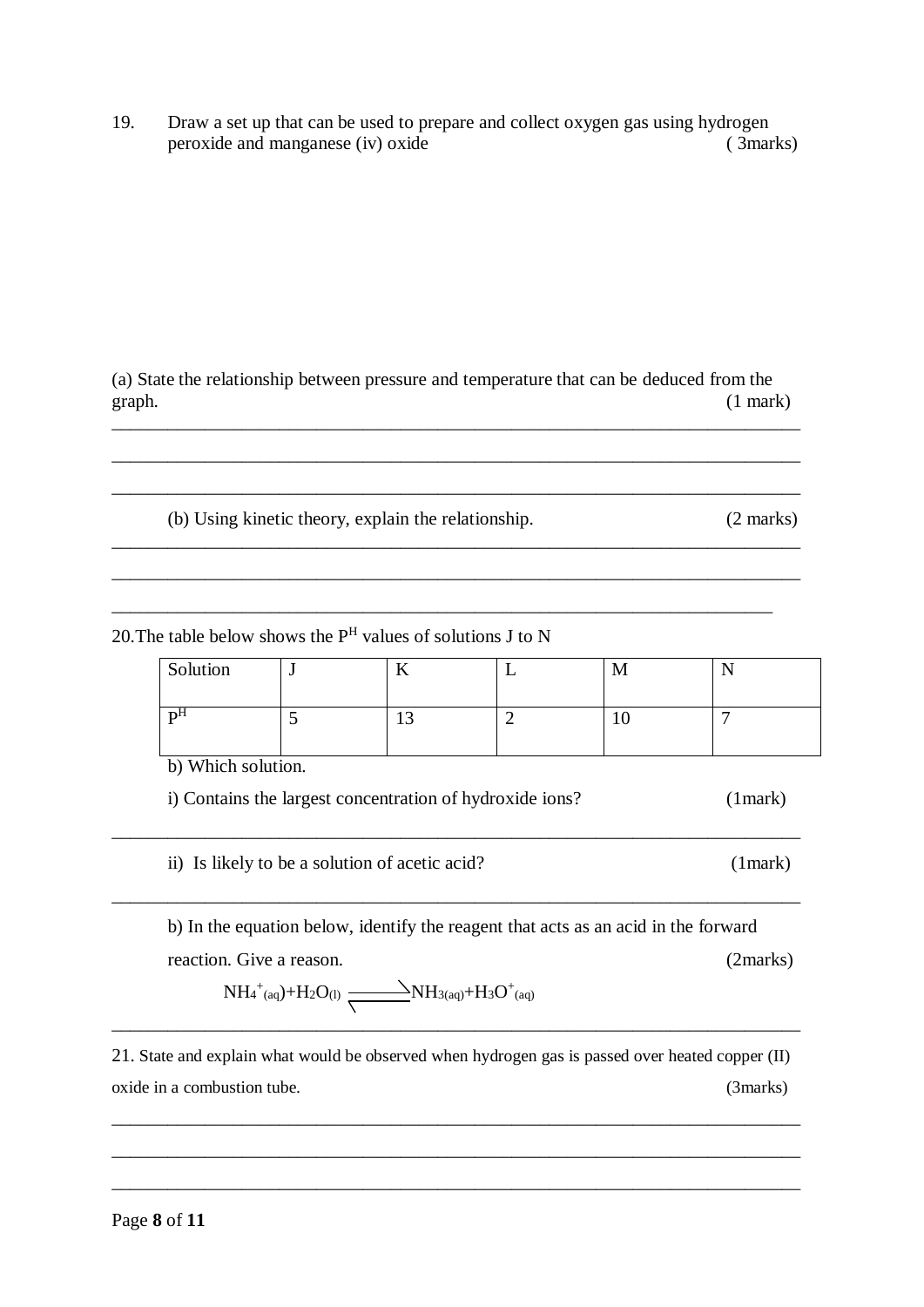22.. The set- up below was used to investigate the rate of diffusion of different gases.



24. (a) Name two cations that are present in hard water. (1 mark) \_\_\_\_\_\_\_\_\_\_\_\_\_\_\_\_\_\_\_\_\_\_\_\_\_\_\_\_\_\_\_\_\_\_\_\_\_\_\_\_\_\_\_\_\_\_\_\_\_\_\_\_\_\_\_\_\_\_\_\_\_\_\_\_\_\_\_\_\_\_\_\_\_\_

\_\_\_\_\_\_\_\_\_\_\_\_\_\_\_\_\_\_\_\_\_\_\_\_\_\_\_\_\_\_\_\_\_\_\_\_\_\_\_\_\_\_\_\_\_\_\_\_\_\_\_\_\_\_\_\_\_\_\_\_\_\_\_\_\_\_\_\_\_\_\_\_\_\_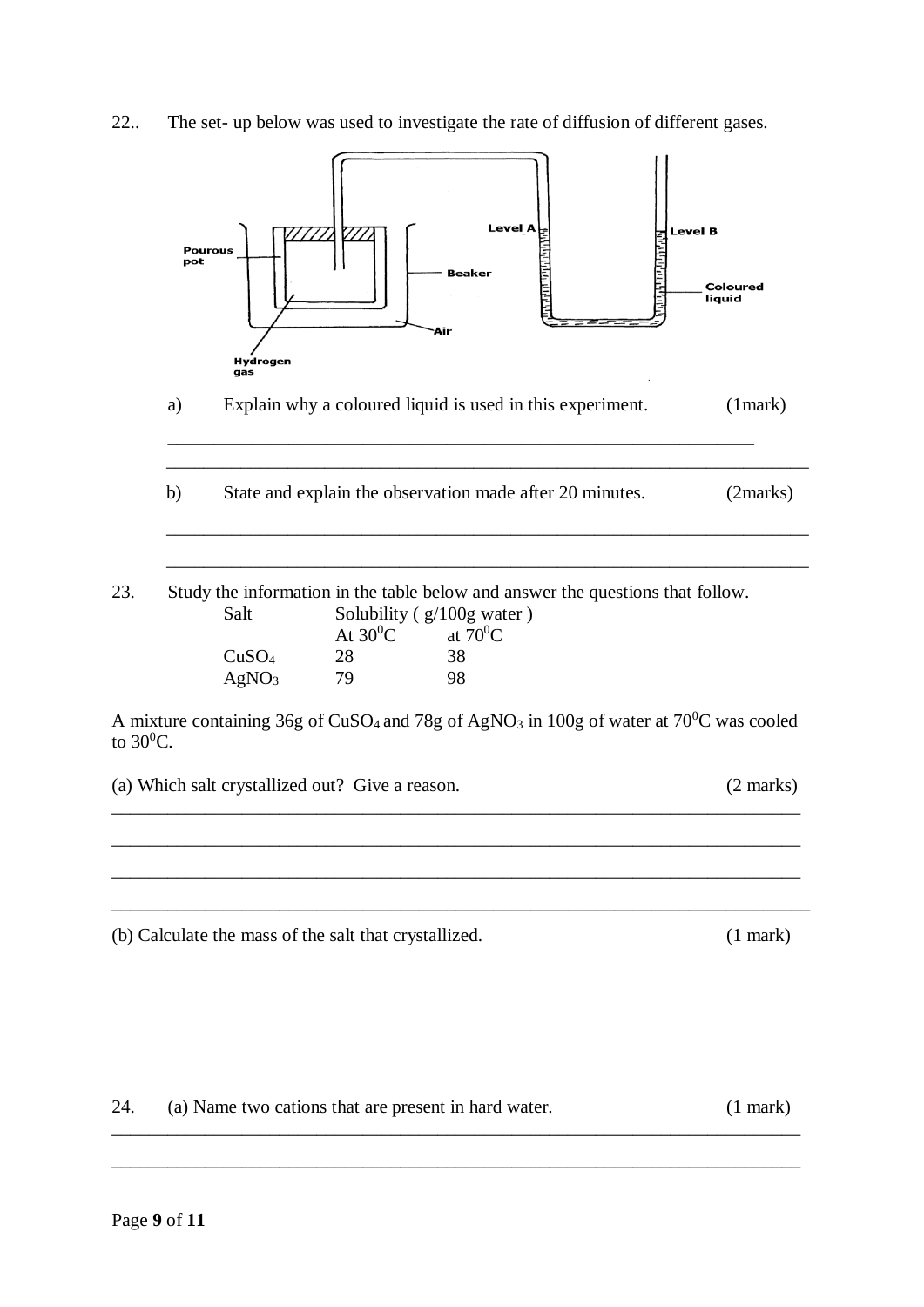$\overline{\phantom{a}}$ 

 $\overline{\phantom{a}}$ 

|            | with evolution of a brown gas.<br>Explain the observation.                                                                                                                    | $(2 \text{ marks})$ |
|------------|-------------------------------------------------------------------------------------------------------------------------------------------------------------------------------|---------------------|
|            |                                                                                                                                                                               |                     |
| 26.        | (a) What are acid-base indicators?                                                                                                                                            | $(1$ mark $)$       |
|            |                                                                                                                                                                               |                     |
|            |                                                                                                                                                                               |                     |
|            | (b) Give two acid-base indicators and state the colour changes in acid and base<br>$(2 \text{ marks})$<br>Name of indicator<br><b>Colour in acid</b><br><b>Colour in base</b> |                     |
| solutions. |                                                                                                                                                                               |                     |
| 27.        | Calcium oxide can be used to dry ammonia gas.<br>(a) Explain why calcium oxide is NOT used to dry hydrogen chloride gas.                                                      | (2 marks)           |